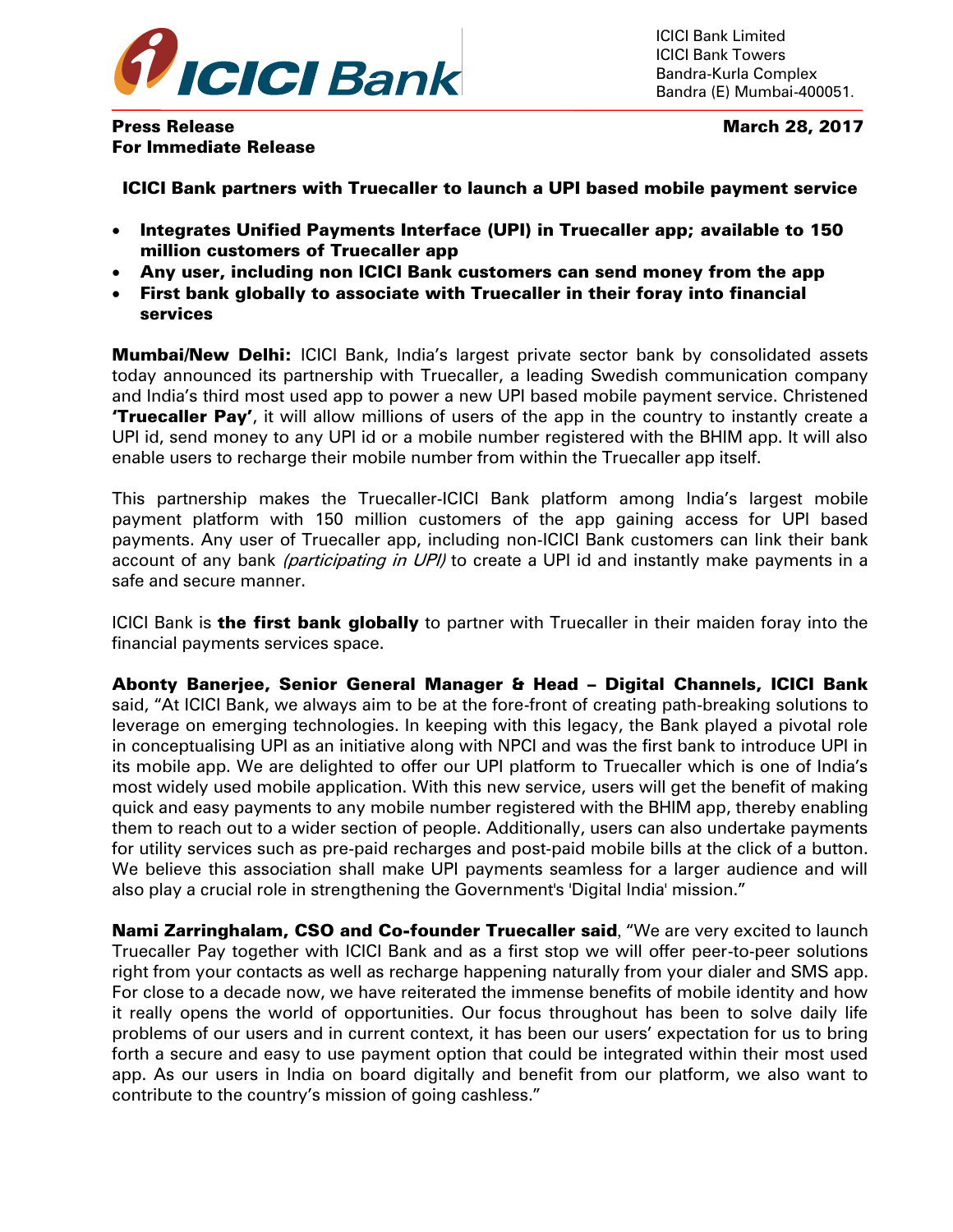

ICICI Bank Limited ICICI Bank Towers Bandra-Kurla Complex Bandra (E) Mumbai-400051.

Mr. Dilip Asbe, Chief Operating Officer, NPCI said, "NPCI would like to appreciate ICICI Bank and Truecaller for leveraging state-of-the-art UPI technology for enabling secure payments and brining out innovative solution for customers. This remarkable development will encourage more large players in the ecosystem to adopt UPI faster."

'Truecaller Pay' can be accessed conveniently via the 'Send money through UPI' tab on Truecaller app's profile page. The service comes with best-in-class security features from ICICI Bank. All transactions of 'Truecaller Pay' powered by ICICI Bank follow two factor authentication as per RBI guidelines for secure transfer of money. All sensitive data relating to account details, card details information of users as well as transfer of monies will be securely handled and stored in the state-of-the-art servers of ICICI Bank in line with NPCI and RBI guidelines.

Customers of any bank can instantly start using 'Truecaller Pay' with a one-time registration to create a new UPI id or add an existing ICICI Bank VPA seamlessly. On the completion of the one-time registration, users can instantly send money to any UPI id or mobile number, browse the recharge plan of various telecom operators and recharge their prepaid mobile or pay their postpaid mobile bills.

Pay instantly using Truecaller Pay in three simple steps:

- 1. Download/open Truecaller app. Tap on 'Send money through UPI' in the profile page
- 2. Enter UPI id / mobile number of the recipient and amount > Click on 'Pay'

## 3. Enter UPI PIN to authenticate

To know more, visit<https://www.icicibank.com/truecallerpay>

The partnership with Truecaller comes close on the heels of a slew of technology-led innovative initiatives and services by ICICI Bank recently to accelerate digital transactions in the country. These include the announcement of the creation of '100 Digital Villages' in as many days, launch of 'Eazypay' - India's first mobile app for merchants to accept payments from various digital modes. The Bank is among the front- runners in deployment of UPI in the country. UPI is available on its two mobile banking applications, "iMobile' and 'Pockets'. It has also announced a host of merchant partnerships to further enhance the usage of UPI in the country.

The Bank services its large customer base through a multi-channel delivery network of 4504 branches, 14146 ATMs, call center, internet banking [\(www.icicibank.com\),](http://(www.icicibank.com),/) mobile banking and social media banking (as at December 31, 2016).

For news and updates, visit [www.icicibank.com](http://www.icicibank.com/) and follow us on Twitter at [www.twitter.com/ICICIBank](http://www.twitter.com/ICICIBank)

About ICICI Bank: ICICI Bank Ltd (NYSE:IBN) is India's largest private sector bank by consolidated assets. The Bank's consolidated total assets stood at US\$ 144.7 billion at September 30, 2016. ICICI Bank's subsidiaries include India's leading private sector insurance, asset management and securities brokerage companies, and among the country's largest private equity firms. It is present across 17 countries, including India.

For media queries, write to us at: [corporate.communications@icicibank.com](mailto:corporate.communications@icicibank.com)